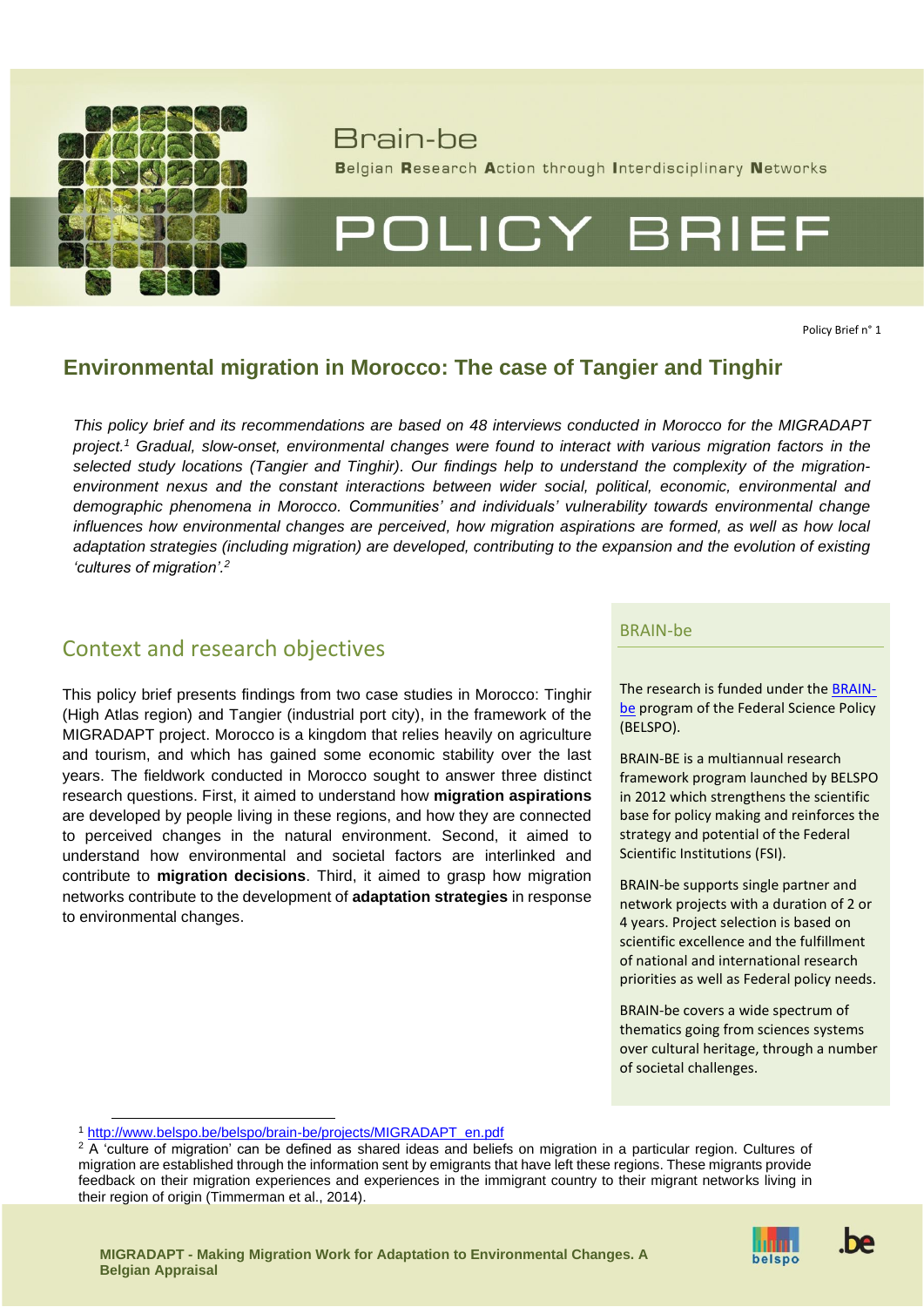## Main findings

## **Perceptions of environmental change in the study locations**

Perceptions of climate change in Morocco are **very diverse and localized**. Our data indicates that respondents with a higher educational level tended to display a better understanding of dominant (e.g. scientific, global) climate change discourses – be it due to their occupation, education and/or migration networks – without necessarily relating them to their own living situation or local context. Conversely, respondents with little or no formal education, who had experience working in the agricultural sector – whether as an individual and/or as a household, and usually elderly – were generally aware of environmental changes through having experienced them first-hand. In such cases, these changes were often attributed to the existence of the natural seasonal cycle and/or explained through their perceived divine origins. Importantly, this group of respondents did not fall into the category of 'immobile persons' (those who were *willing* but *not able* to migrate) as they acknowledged that they would not be able to migrate and adjusted their aspirations accordingly. These findings demonstrate a rather **widespread awareness of climate/environmental changes amongst our sample, albeit not necessarily framed from a scientific perspective**.

## **Environmental change and the development of migration aspirations and decisions**

Very few respondents in our sample specifically referred to environmental *risks* affecting them. The gradual degradation of the natural environment in Morocco has indeed led to continuous interactions between environmental and societal stressors, making it difficult to distinguish environment-related risks from socioeconomic ones impacting livelihoods. Therefore, **environmental changes were not necessarily perceived as warranting adaptation strategies, and certainly did not constitute a sufficient factor on which to base an aspiration or decision to migrate (whether internally or internationally)**. Rather, respondents cited a wide range of alternative reasons, mainly stressing economic, lifestyle, family or political motivations.

The **availability of (financial and social) resources and the awareness of existing climate change discourses played a role in how people perceived and framed adaptation strategies**, at a local and global level, and at an individual and community level. For the group of respondents who did not frame environmental changes from a scientific perspective, changes in the natural environment coincided with everyday hardship and did not necessarily inspire any individual action to counteract this change. For the group of respondents who displayed a more scientific understanding of climate change, the action required to deal with such change (e.g., large-scale community projects) was often deemed beyond the capacity of an individual or a household.

## **Environmental change, 'cultures of migration', and migration aspirations**

Perceived impacts of environmental changes varied according to one's **social class, gender, and location**. For instance, people living in Tinghir were more frequently confronted with environmental changes than those living in Tangier. Such **differential effects of environmental change** are further strengthened by people's **access to migrant networks** (and diffusion of dominant discourses about climate change) and **level of educational attainment**.

Morocco's migration history and patterns have led to the advent of **different 'cultures of migration'** and distinct **migration aspirations,** which take shape



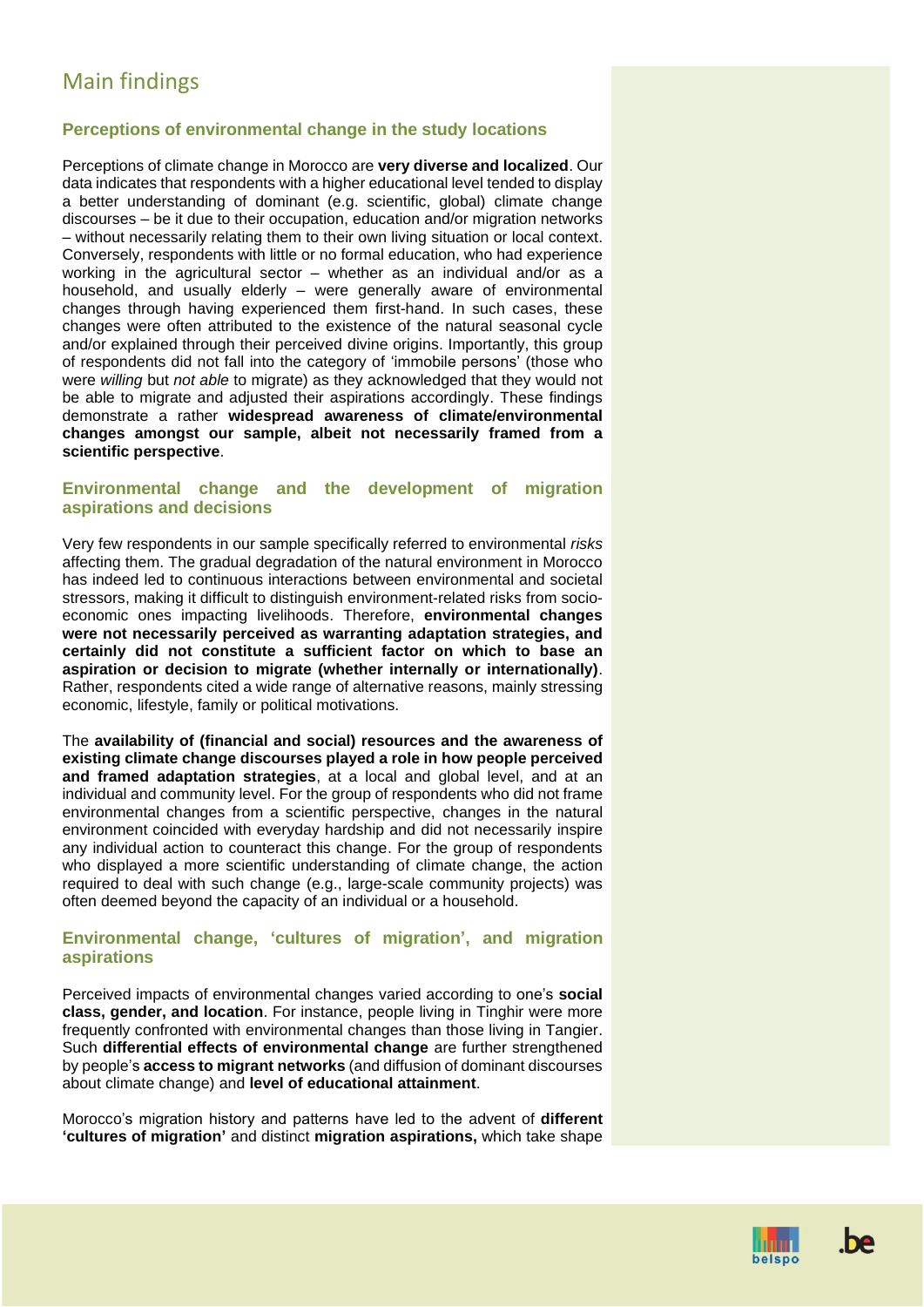differently in both study locations and **contribute to deepening existing social inequalities**. Socially advantaged respondents were often part of a culture of migration in which information received through transnational networks had resulted in less explicit aspirations to migrate, whereas those who were socially disadvantaged would perceive migration as something to aspire to, being further influenced by the visible positive impact of financial remittances sent back by migrants (e.g. building of concrete houses in migrant-sending households). Cultures of migration impact both migration aspirations and the realization of such aspirations: respondents who were conscious of their inability to migrate (because of a lack of social or financial capital) projected their migration aspirations onto future generations (e.g. their children or grandchildren).

## Conclusion and recommendations

Our findings yield important policy implications and recommendations related to: 1) the ways in which **migration can serve as an adaptation strategy** in response to environmental changes, 2) the need to **reduce the vulnerabilities** of Moroccans living in or migrating from gradually degrading areas, and 3) the importance of **sharing knowledge and scientific discourses** regarding environmental changes and their impacts.

## **Priority Area 1: Enabling adaptation strategies (including migration) to cope with environmental change**

Migration, as a means to deal with increased demographic pressure and diversify a household's income through new job opportunities, can be perceived as an adaptation strategy to environmental changes in natural resource-dependent communities. At the same time, our findings indicate that migration can also reinforce inequalities among Moroccan communities. People and communities without transnational migration networks are, for instance, less likely to benefit directly from migrants' financial and social remittances and may therefore be more vulnerable to the adverse impacts that environmental change may have on their livelihoods.

## **It is recommended:**

- ➢ That *policy makers and academics* approach **migration as a (potential) adaptation strategy and as a longterm and complex process, possibly spanning over several generations**, rather than as a strategy that automatically and inevitably yields benefits for migrants, communities of origin and of destination.
- ➢ That *local and national policy makers* support and promote the **development of community-based and country-wide adaptation strategies, including migration**. Given the individual and fragmented nature of the sending of remittances and their unequal distribution across regions of origin, **diaspora initiatives should not be considered as the sole or main source of adaptation support** in the face of environmental change. Diaspora communities could however be involved in the development of adaptation strategies and their actions could supplement existing governmental initiatives.
- ➢ That *policy makers* actively **integrate international and local migration and environmental policies by considering policies developed at the local, regional, national, and international level**.

## **Priority Area 2: Reducing migrant and non-migrant populations' vulnerabilities to environmental change**

Environmental migration challenges the traditional dichotomy between *forced* and *voluntary* forms of human mobility, introducing debates around the protection that should be afforded to people who move (or stay put) in the context of climate change. Since both gradual and sudden environmental changes interact with other migration drivers, in practice, the creation of a distinct protection category for 'environmental migrants' is far from being a straightforward matter. Political will, international cooperation and integrated regional adaptation policies are needed to craft more efficient and inclusive migration policies that address the vulnerabilities of migrants and non-migrants in a changing climate.

#### **It is recommended:**

➢ That *international, regional and national policy makers* invest more effort in developing **differentiated and regional approaches to deal with environmental change and migration.** Such a regional approach would be justified by the local/regional specificities of environmental change and of how they relate to migration